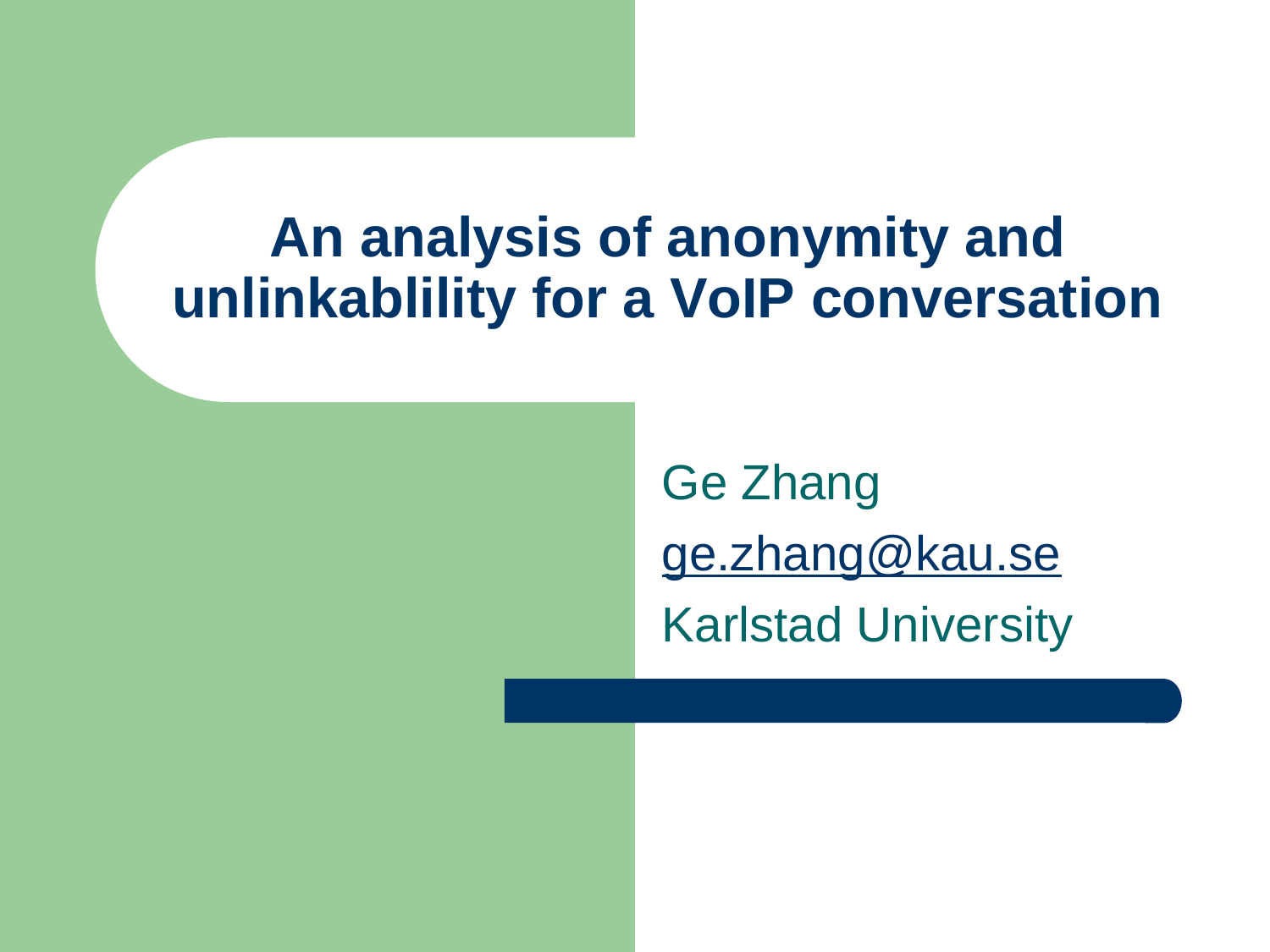

#### **Outlines**

- Background of VoIP
- **Previous work**
- Analysis of caller/callee anonymity
- Requirement on a VoIP Anonymization Service (VAS)
- Conclusions and future work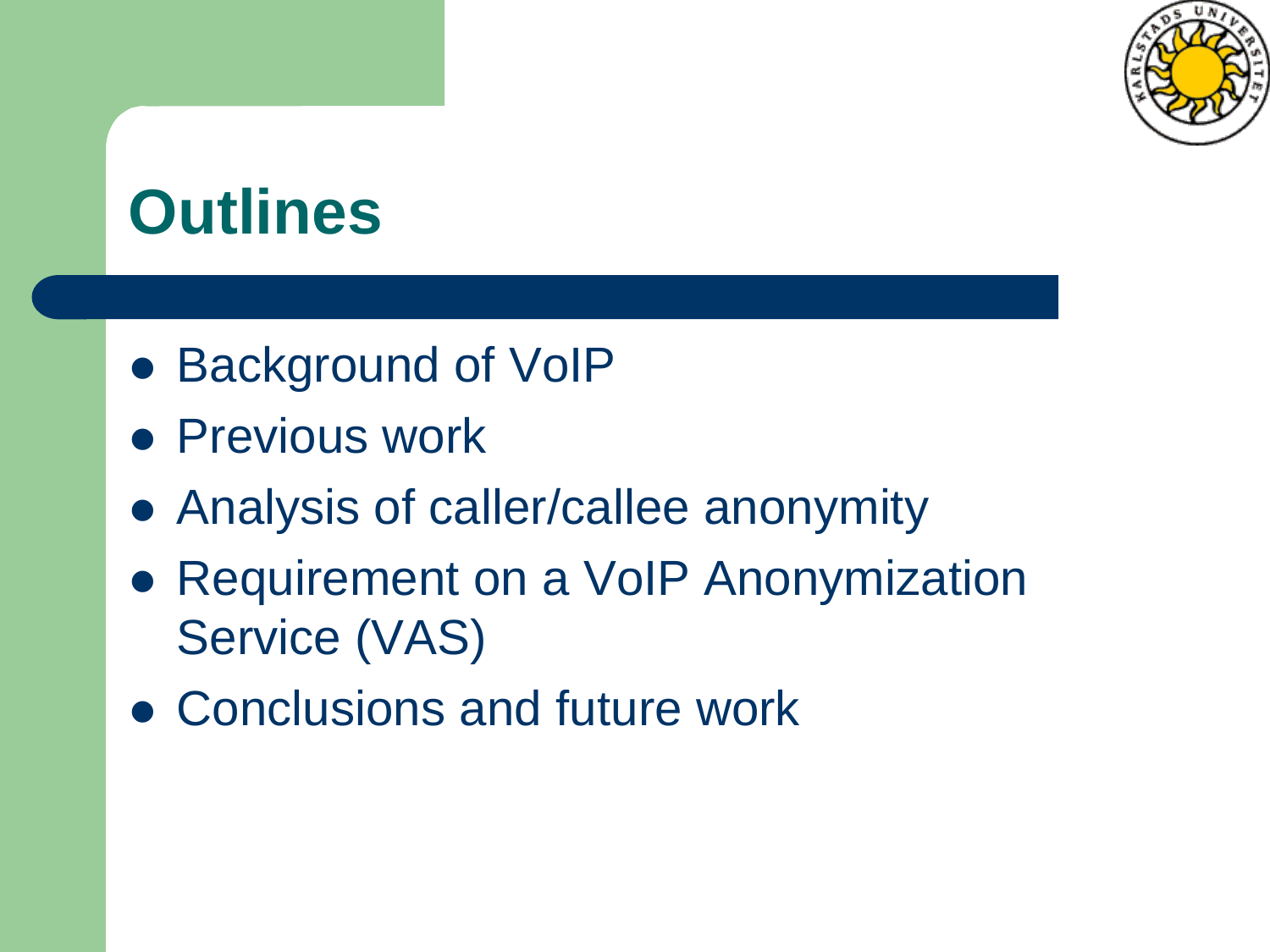

# **Backgournd of VoIP (1)**

- VoIP procotcols, By IETF, Not SKYPE!
	- SIP: Session Initiation Protocol
	- SDP: Session Desicription protocol
	- RTP: Realtime Transport Protocol
- Pro and con of VoIP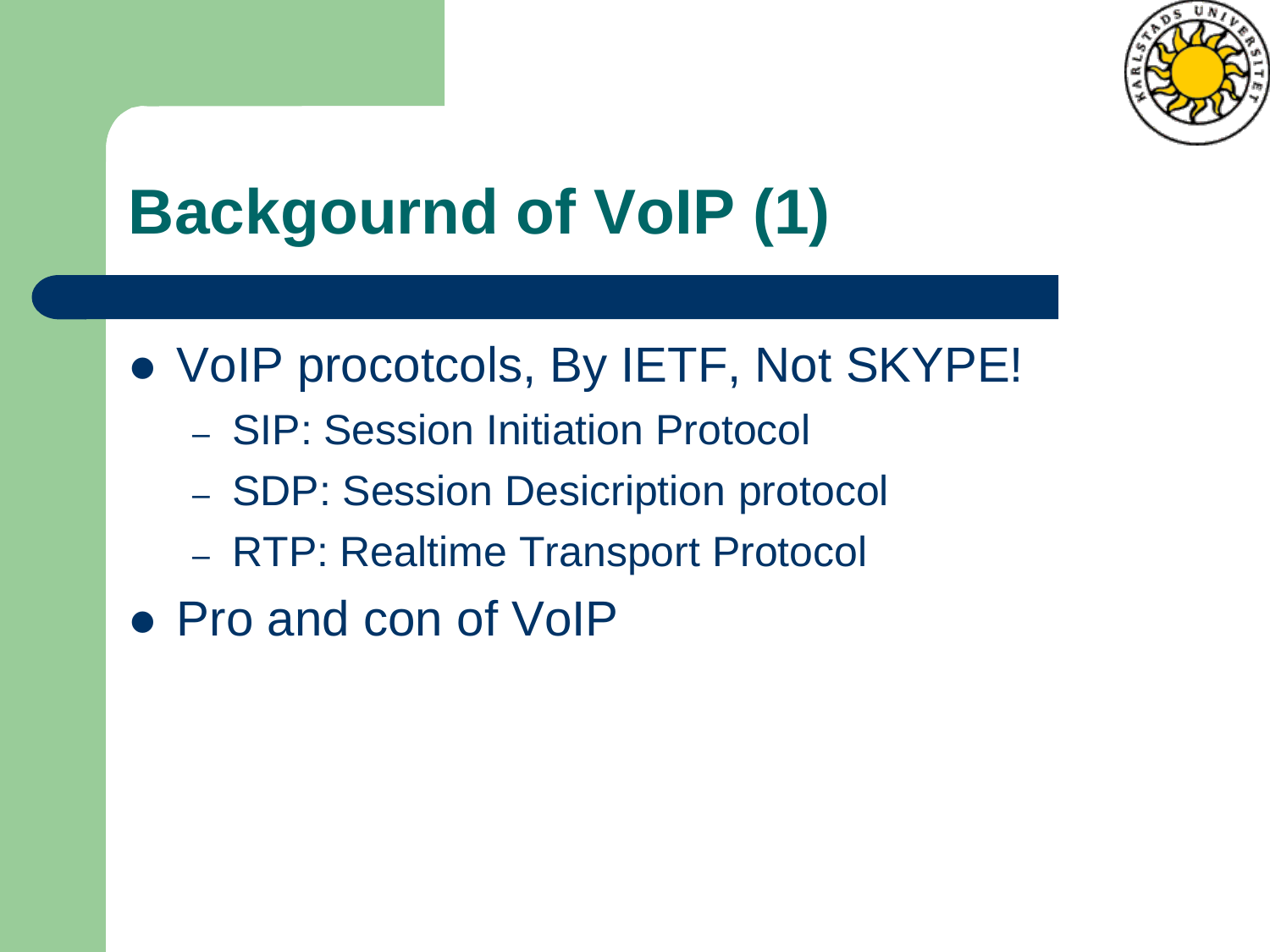

#### **Backgournd of VoIP (2)**



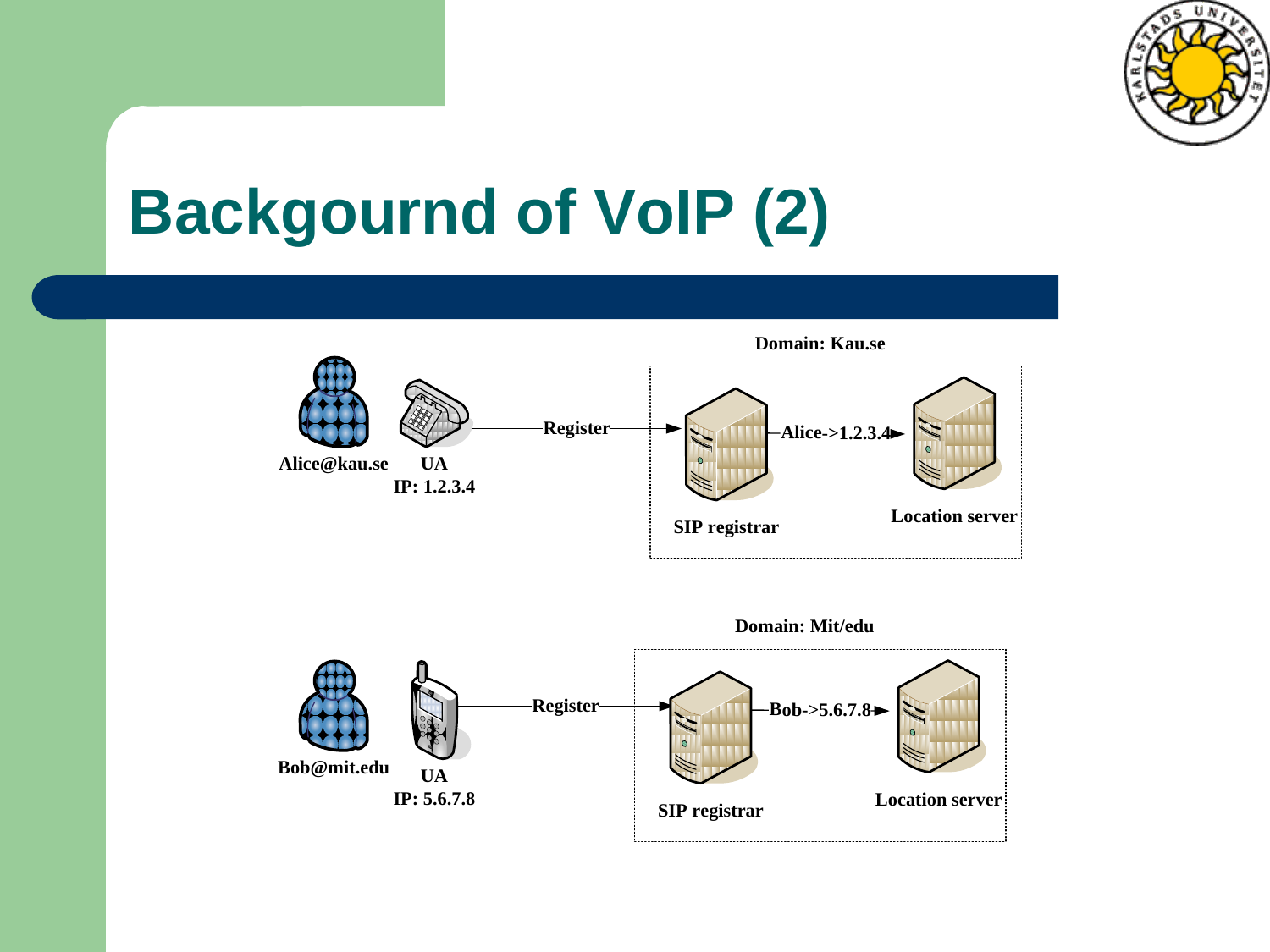

## **Backgournd of VoIP (3)**

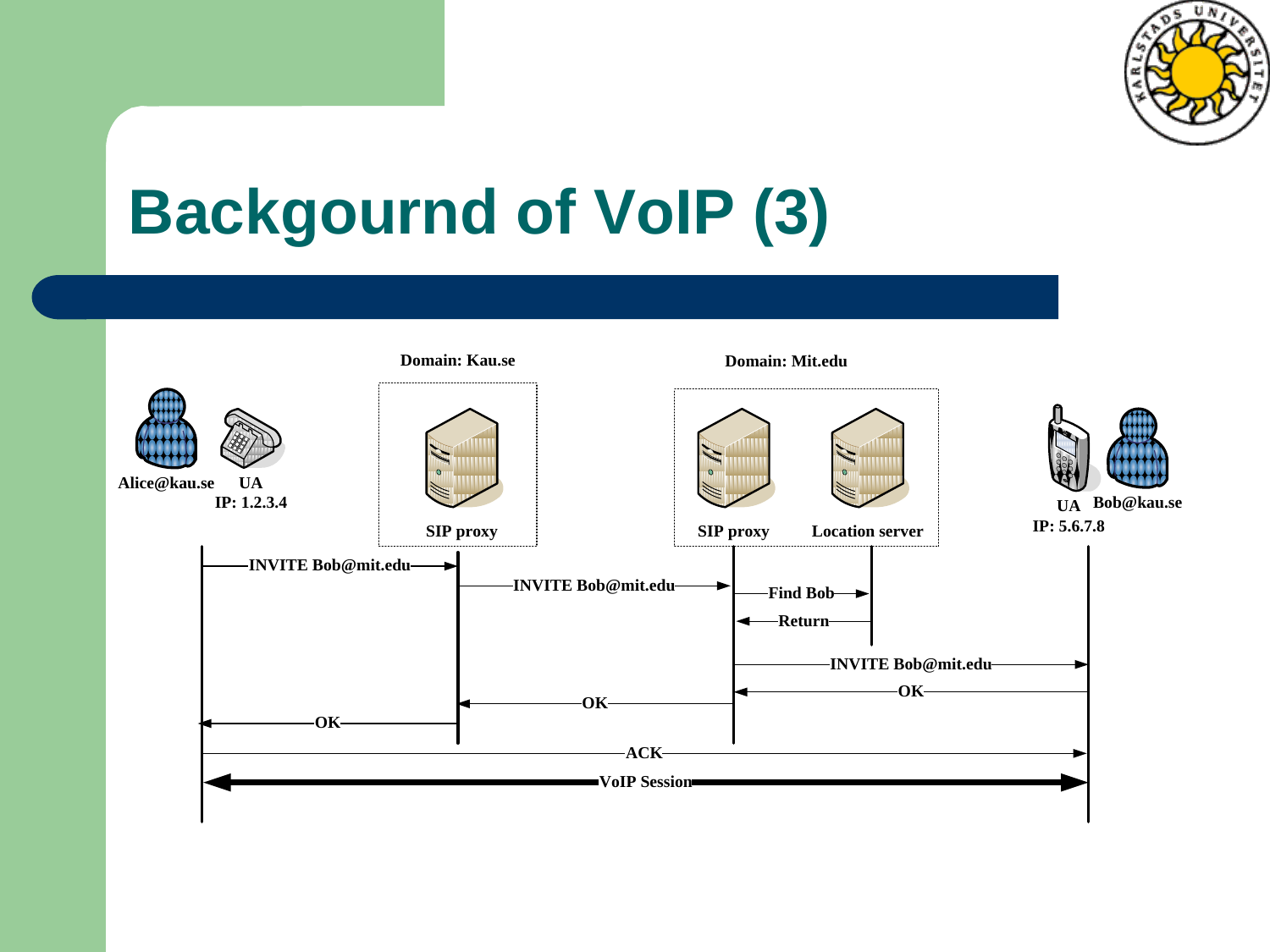

# **Backgournd of VoIP (4)**

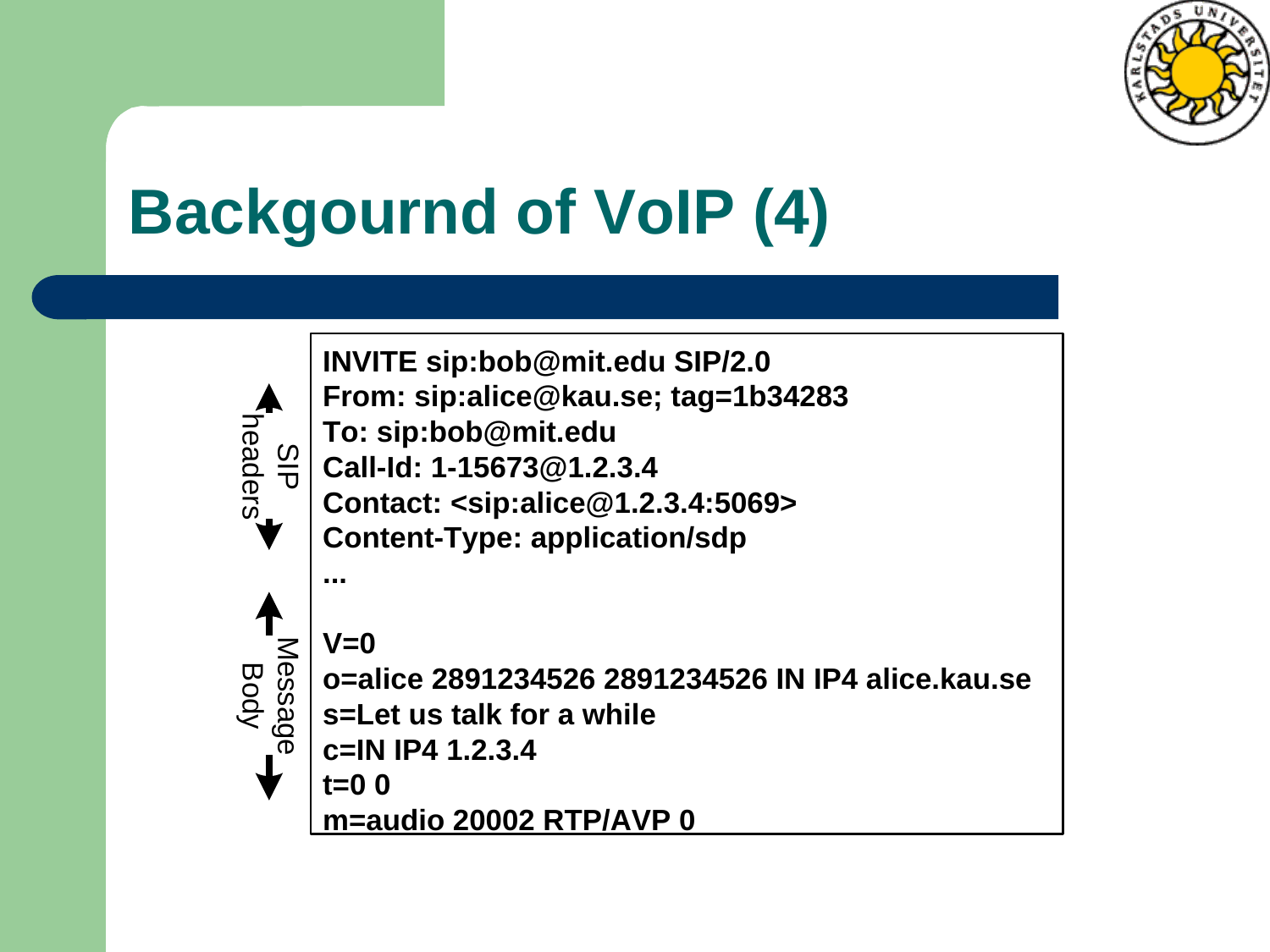

## **Backgournd of VoIP (3)**



- Signaling level: the caller, the intermediaries, the callee
- Session level: the caller and the callee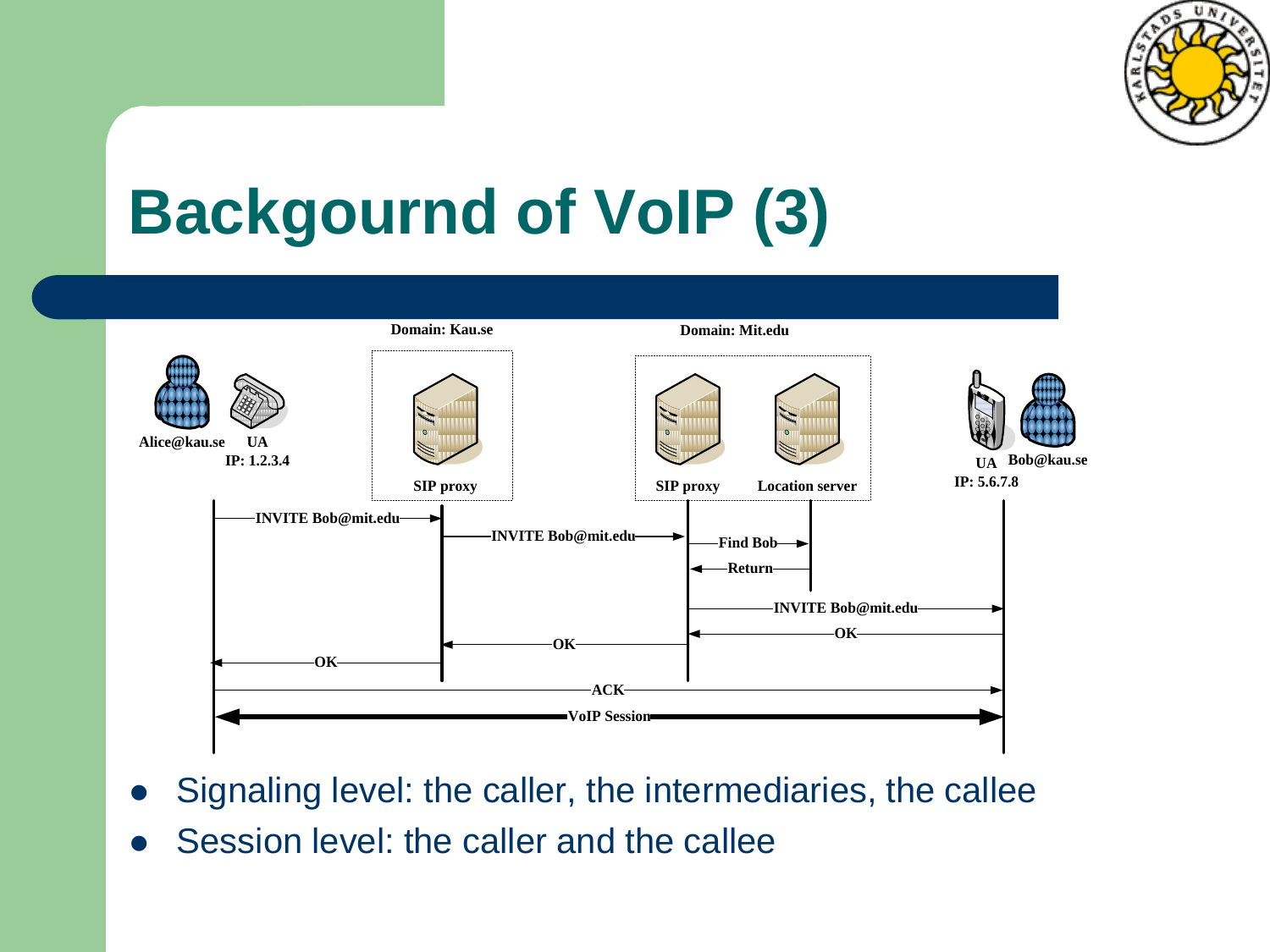

# **Previous work (1)**

- J. Peterson, "A Privacy Mechanism for the Session Initiation Protocol (SIP)", RFC 3323, Nov, 2002.
- Caller anonymity (3 privacy preferences)
	- vs. callee
	- vs. intermediaries
	- vs. both of them
- 2 methods to reach privacy protection
	- User provided privacy (minimize PII in a SIP request)
	- Networking provided privacy (a TTP)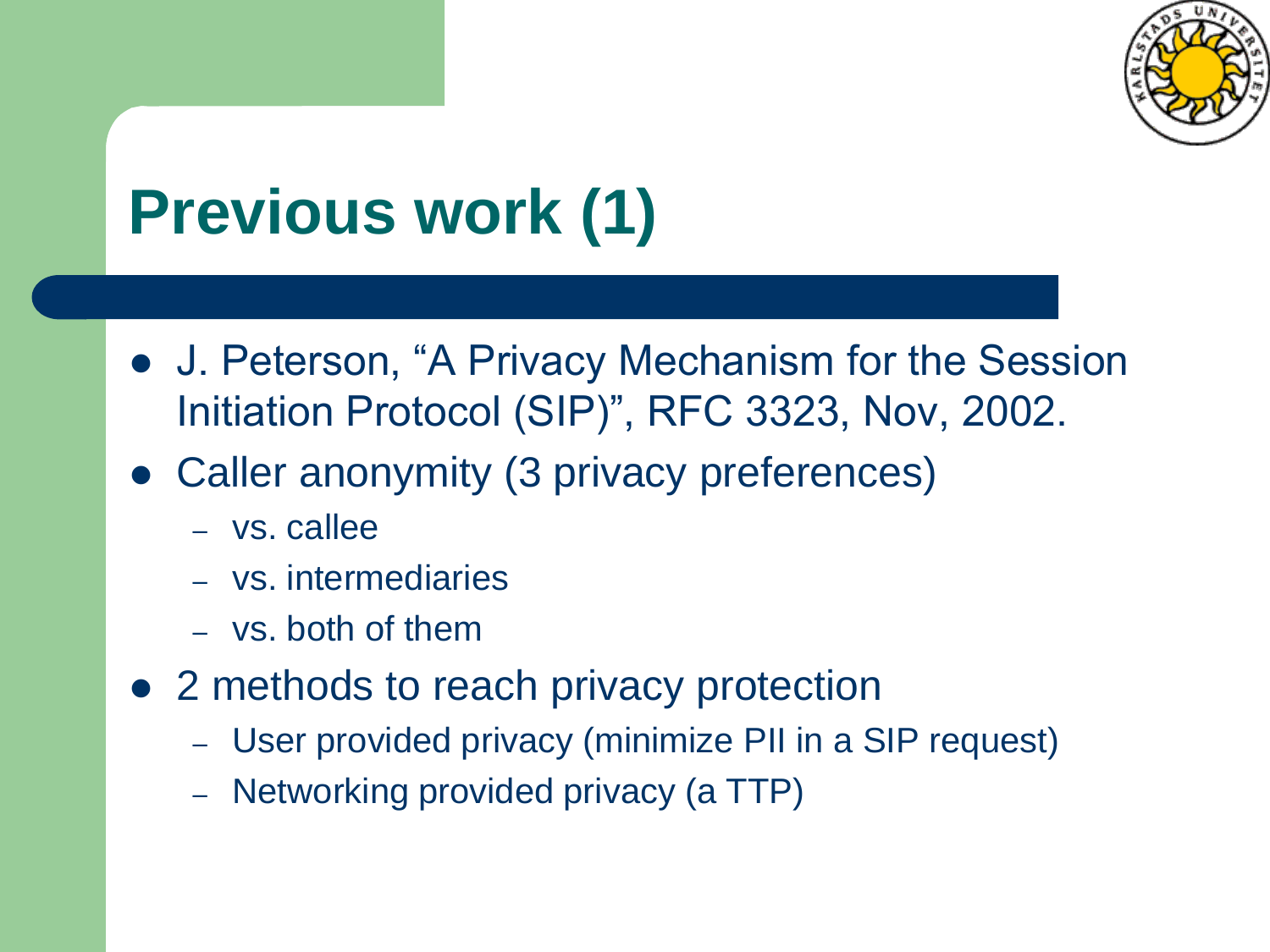

# **Previous work (1)**

- The problem of RFC 3323
	- Have to trust a single TTP
	- There is no detailed privacy analysis.
	- Only caller anonymity, no callee anonymity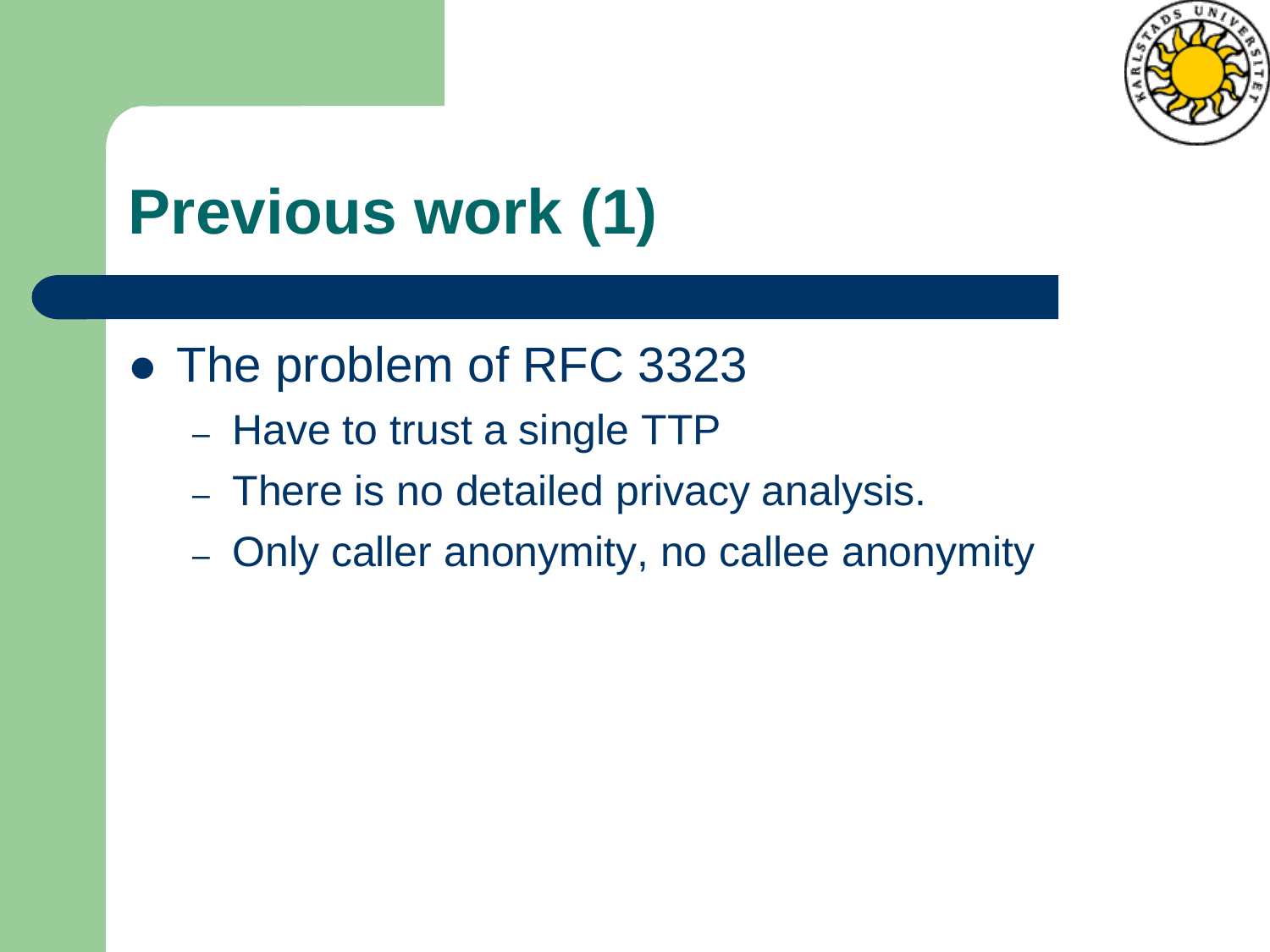

#### **Analysis of caller/callee anonymity (1)**

- Item of Interest (IOI)
- **Attackers**
- Links
	- 1,2,3: contain
	- 4:contain, calling records
	- 5: WHOIS lookup, IPlocation database, transaction links.
	- 6: relationship

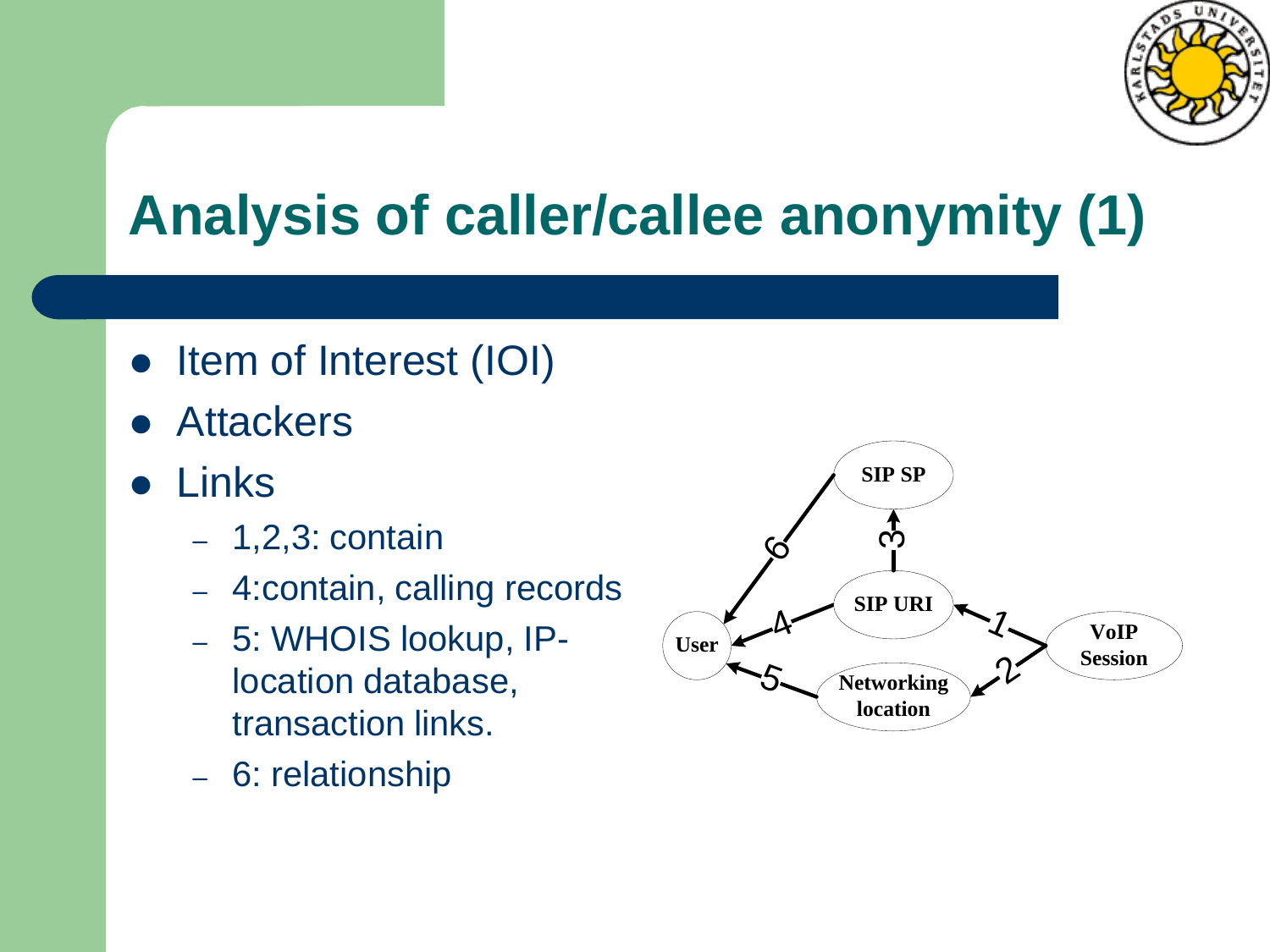

#### **Analysis of caller/callee anonymity (2)**

- To break links
	- 1, 2, 3: unlikely
	- 4: weak-linked SIP URI
	- 5: weak-linked IP address
	- 6: Open SP



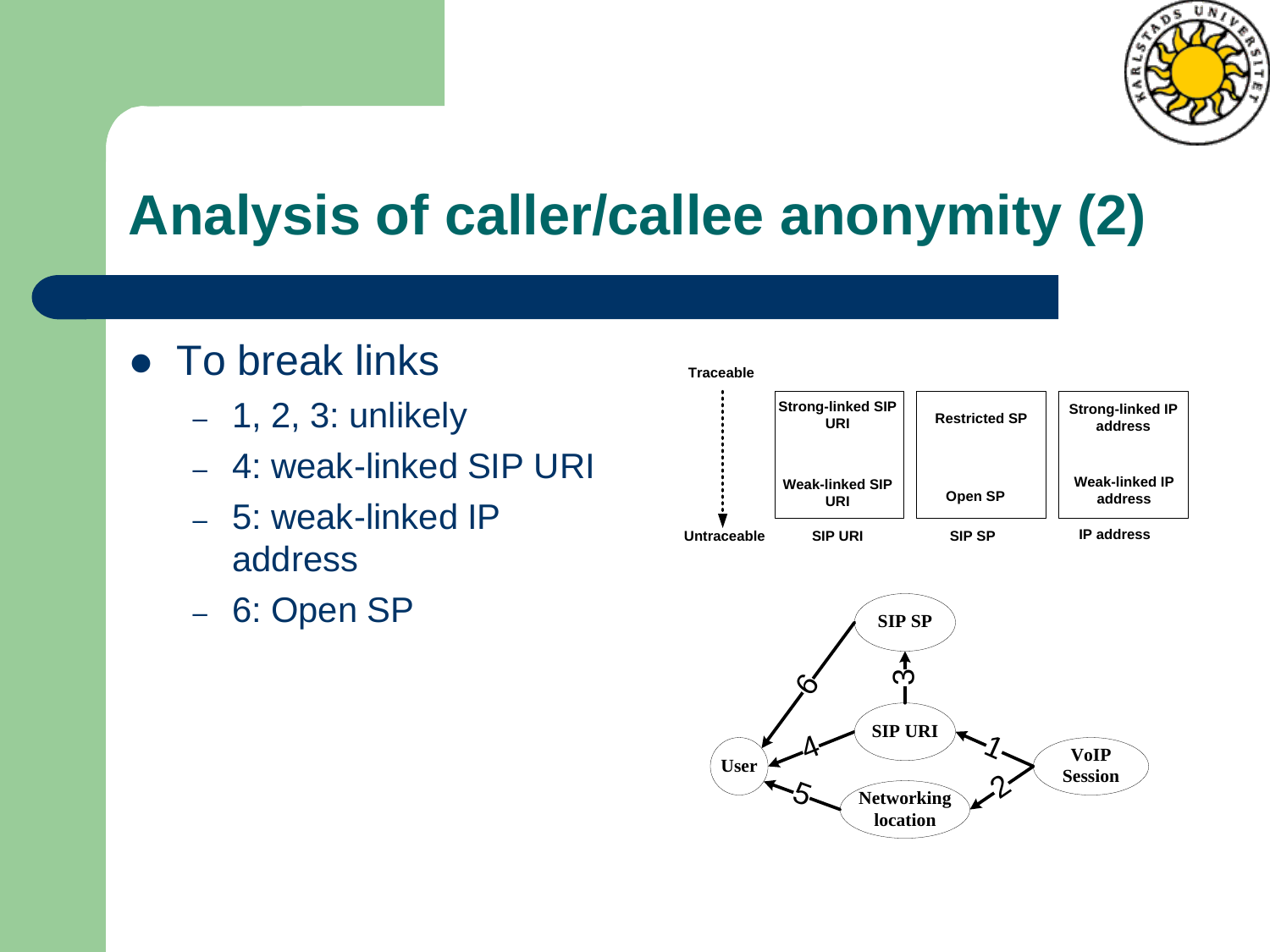

#### **Analysis of caller/callee anonymity (3)**

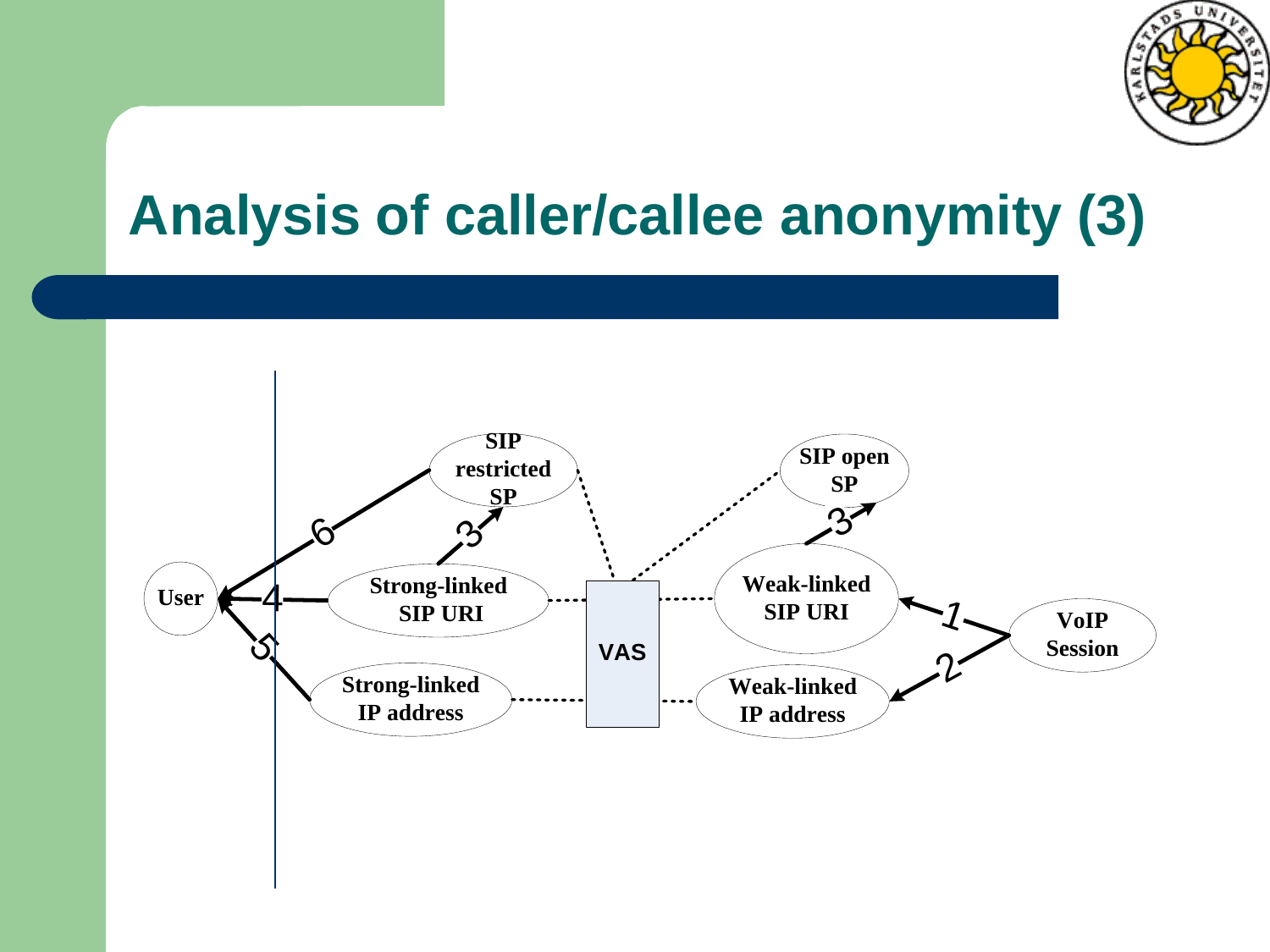

#### **Requirements on a VAS**

- Basic requirements
	- Compliant to VoIP protocols
	- UDP support
	- No single TTP
- Requirements on performance
	- Network delay: <400ms.
- Requirements on usability
	- Predefined privacy settings
	- Less waiting time